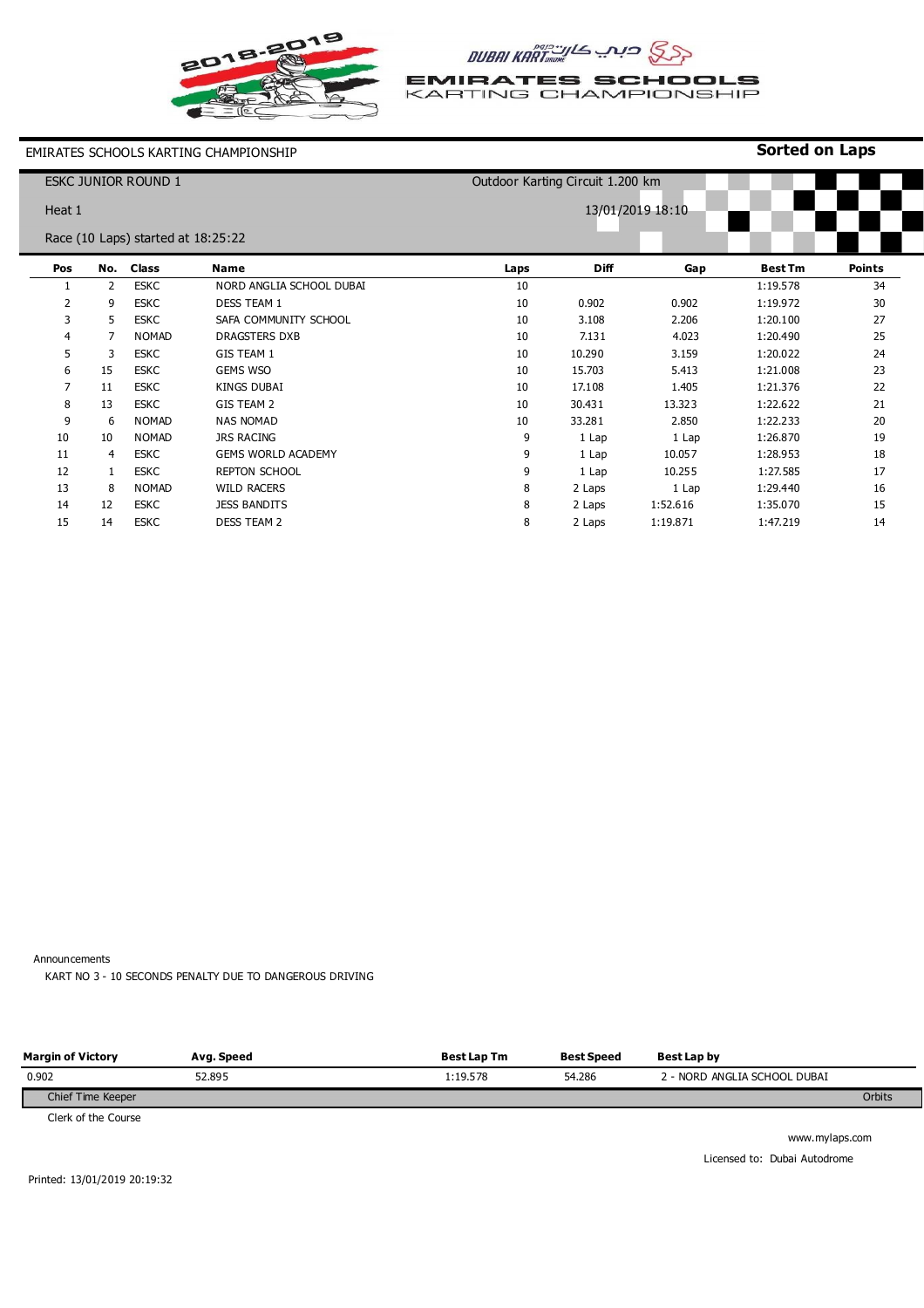

## **CSS CIAL ARTOROWE**

**EMIRATES SCHOOLS**<br>KARTING CHAMPIONSHIP

#### EMIRATES SCHOOLS KARTING CHAMPIONSHIP

### **Sorted on Laps**

| <b>ESKC JUNIOR ROUND 1</b> |     |                                    | Outdoor Karting Circuit 1.200 km |      |             |                  |                |               |
|----------------------------|-----|------------------------------------|----------------------------------|------|-------------|------------------|----------------|---------------|
| Heat 2                     |     |                                    |                                  |      |             | 13/01/2019 18:30 |                |               |
|                            |     | Race (10 Laps) started at 18:50:50 |                                  |      |             |                  |                |               |
| Pos                        | No. | <b>Class</b>                       | <b>Name</b>                      | Laps | <b>Diff</b> | Gap              | <b>Best Tm</b> | <b>Points</b> |
| -1                         | 6   | <b>ESKC</b>                        | NORD ANGLIA SCHOOL DUBAI         | 10   |             |                  | 1:19.843       | 34            |
| 2                          | 2   | <b>NOMAD</b>                       | <b>NAS NOMAD</b>                 | 10   | 7.908       | 7.908            | 1:20.970       | 30            |
| 3                          | 5   | <b>ESKC</b>                        | <b>GIS TEAM 1</b>                | 10   | 9.495       | 1.587            | 1:20.512       | 27            |
| 4                          | 8   | <b>ESKC</b>                        | <b>GEMS WSO</b>                  | 10   | 11.804      | 2.309            | 1:20.980       | 25            |
| 5                          | 1   | <b>NOMAD</b>                       | <b>DRAGSTERS DXB</b>             | 10   | 13.872      | 2.068            | 1:21.633       | 24            |
| 6                          | 11  | <b>ESKC</b>                        | <b>KINGS DUBAI</b>               | 10   | 39.503      | 25.631           | 1:23.526       | 23            |
| $\overline{7}$             | 4   | <b>ESKC</b>                        | SAFA COMMUNITY SCHOOL            | 10   | 1:03.258    | 23.755           | 1:26.454       | 22            |
| 8                          | 10  | <b>ESKC</b>                        | GIS TEAM 2                       | 10   | 1:05.729    | 2.471            | 1:26.172       | 21            |
| 9                          | 9   | <b>ESKC</b>                        | <b>DESS TEAM 2</b>               | 9    | 1 Lap       | 1 Lap            | 1:29.358       | 20            |
| 10                         | 14  | <b>ESKC</b>                        | <b>DESS TEAM 1</b>               | 9    | 1 Lap       | 8.428            | 1:29.679       | 19            |
| 11                         | 12  | <b>ESKC</b>                        | <b>JESS BANDITS</b>              | 9    | 1 Lap       | 41.453           | 1:32.005       | 18            |
| 12                         | 3   | <b>ESKC</b>                        | <b>GEMS WORLD ACADEMY</b>        | 9    | 1 Lap       | 13.268           | 1:36.914       | 17            |
| 13                         | 7   | <b>ESKC</b>                        | <b>REPTON SCHOOL</b>             | 9    | 1 Lap       | 19.055           | 1:36.647       | 16            |
| 14                         | 15  | <b>NOMAD</b>                       | <b>WILD RACERS</b>               | 8    | 2 Laps      | 1 Lap            | 1:36.174       | 15            |
| Not classified             |     |                                    |                                  |      |             |                  |                |               |
| <b>DNS</b>                 | 13  | <b>NOMAD</b>                       | <b>JRS RACING</b>                |      | <b>DNS</b>  |                  |                | 0             |

| <b>Margin of Victory</b> | Avg. Speed | <b>Best Lap Tm</b> | <b>Best Speed</b> | Best Lap by                  |        |
|--------------------------|------------|--------------------|-------------------|------------------------------|--------|
| 7.908                    | 52.901     | l:19.843           | 54.106            | 6 - NORD ANGLIA SCHOOL DUBAI |        |
| Chief Time Keeper        |            |                    |                   |                              | Orbits |
|                          |            |                    |                   |                              |        |

Clerk of the Course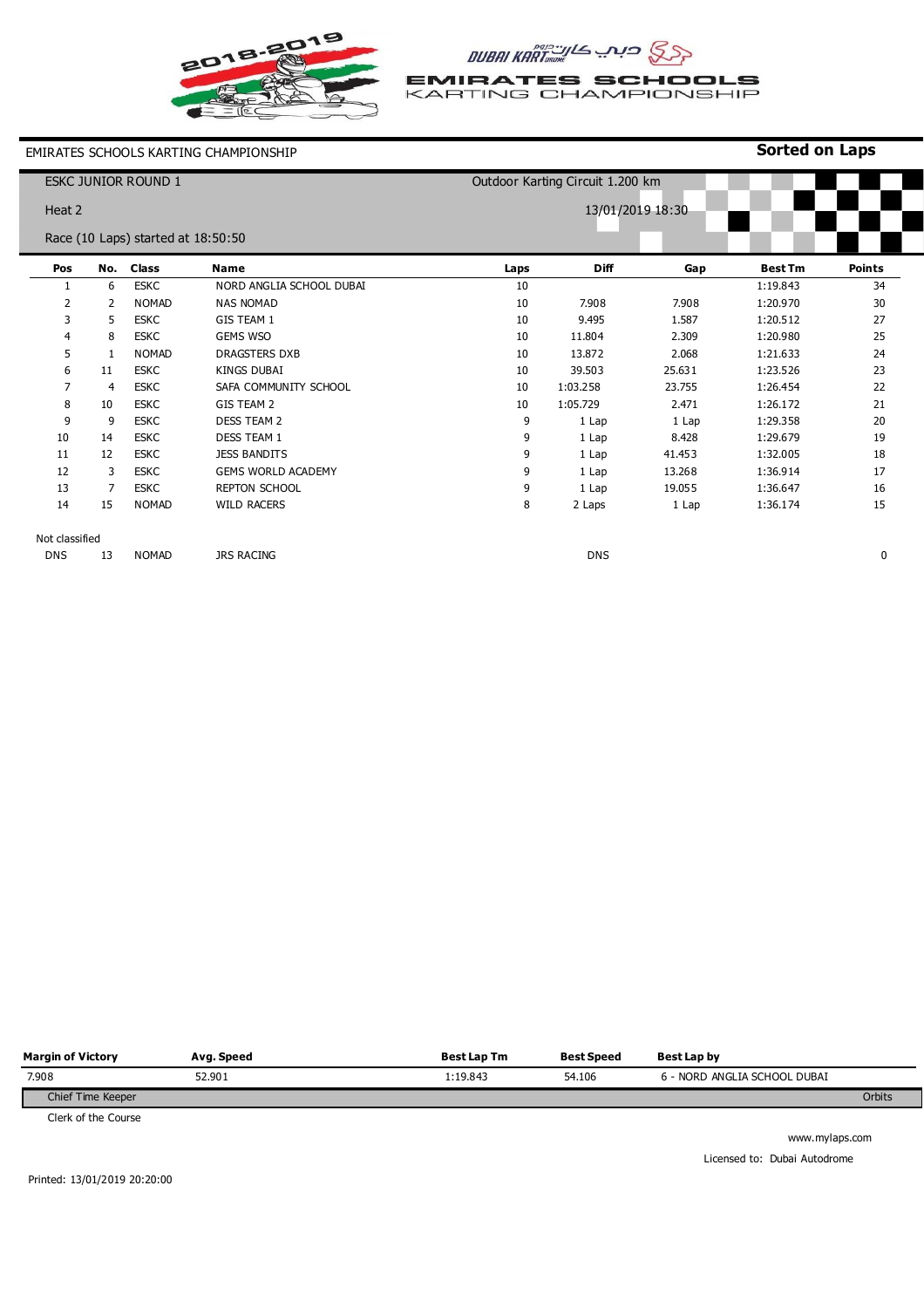

# AUBAI KART

**EMIRATES SCHOOLS**<br>KARTING CHAMPIONSHIP

EMIRATES SCHOOLS KARTING CHAMPIONSHIP

#### **Sorted on Laps**

| <b>ESKC JUNIOR ROUND 1</b> |     |     | Outdoor Karting Circuit 1.200 km   |                          |      |             |                  |                |               |
|----------------------------|-----|-----|------------------------------------|--------------------------|------|-------------|------------------|----------------|---------------|
| Heat 3                     |     |     |                                    |                          |      |             | 13/01/2019 18:55 |                |               |
|                            |     |     | Race (10 Laps) started at 19:16:39 |                          |      |             |                  |                |               |
|                            | Pos | No. | <b>Class</b>                       | Name                     | Laps | <b>Diff</b> | Gap              | <b>Best Tm</b> | <b>Points</b> |
|                            |     | 8   | <b>ESKC</b>                        | <b>DESS TEAM 1</b>       | 10   |             |                  | 1:19.454       | 34            |
|                            | 2   | 14  | <b>ESKC</b>                        | NORD ANGLIA SCHOOL DUBAI | 10   | 8.397       | 8.397            | 1:19.991       | 30            |
|                            | 3   | 2   | <b>ESKC</b>                        | <b>GEMS WSO</b>          | 10   | 12.183      | 3.786            | 1:19.619       | 27            |
|                            | 4   | 11  | <b>ESKC</b>                        | SAFA COMMUNITY SCHOOL    | 10   | 13.161      | 0.978            | 1:20.606       | 25            |
|                            | 5   | 13  | <b>ESKC</b>                        | GIS TEAM 1               | 10   | 23.155      | 9.994            | 1:20.650       | 24            |
|                            | 6   | 5   | <b>ESKC</b>                        | <b>KINGS DUBAI</b>       | 10   | 27.381      | 4.226            | 1:21.577       | 23            |
|                            | 7   | 9   | <b>NOMAD</b>                       | DRAGSTERS DXB            | 10   | 37.581      | 10.200           | 1:21.895       | 22            |
|                            | 8   | 10  | <b>NOMAD</b>                       | <b>NAS NOMAD</b>         | 10   | 38.064      | 0.483            | 1:22.995       | 21            |
|                            | 9   | 3   | <b>ESKC</b>                        | GIS TEAM 2               | 10   | 1:08.978    | 30.914           | 1:24.521       | 20            |
|                            | 10  | 6   | <b>NOMAD</b>                       | <b>JRS RACING</b>        | 9    | 1 Lap       | 1 Lap            | 1:28.987       | 19            |
|                            | 11  | 15  | <b>ESKC</b>                        | <b>REPTON SCHOOL</b>     | 9    | 1 Lap       | 47.733           | 1:33.243       | 18            |
|                            | 12  | 7   | <b>NOMAD</b>                       | <b>WILD RACERS</b>       | 8    | 2 Laps      | 1 Lap            | 1:30.999       | 17            |
|                            | 13  | 4   | <b>ESKC</b>                        | <b>JESS BANDITS</b>      | 8    | 2 Laps      | 27.057           | 1:38.409       | 16            |
|                            | 14  | 1   | <b>ESKC</b>                        | <b>DESS TEAM 2</b>       | 8    | 2 Laps      | 14.103           | 1:40.701       | 15            |
|                            | 15  | 12  | <b>ESKC</b>                        | GEMS WORLD ACADEMY       | 7    | 3 Laps      | 1 Lap            | 1:31.256       | 14            |

| <b>Margin of Victory</b> | Avg. Speed | <b>Best Lap Tm</b> | <b>Best Speed</b> | Best Lap by     |        |
|--------------------------|------------|--------------------|-------------------|-----------------|--------|
| 8.397                    | 53.487     | 1:19.454           | 54.371            | 8 - DESS TEAM 1 |        |
| Chief Time Keeper        |            |                    |                   |                 | Orbits |

Clerk of the Course

www.mylaps.com Licensed to: Dubai Autodrome